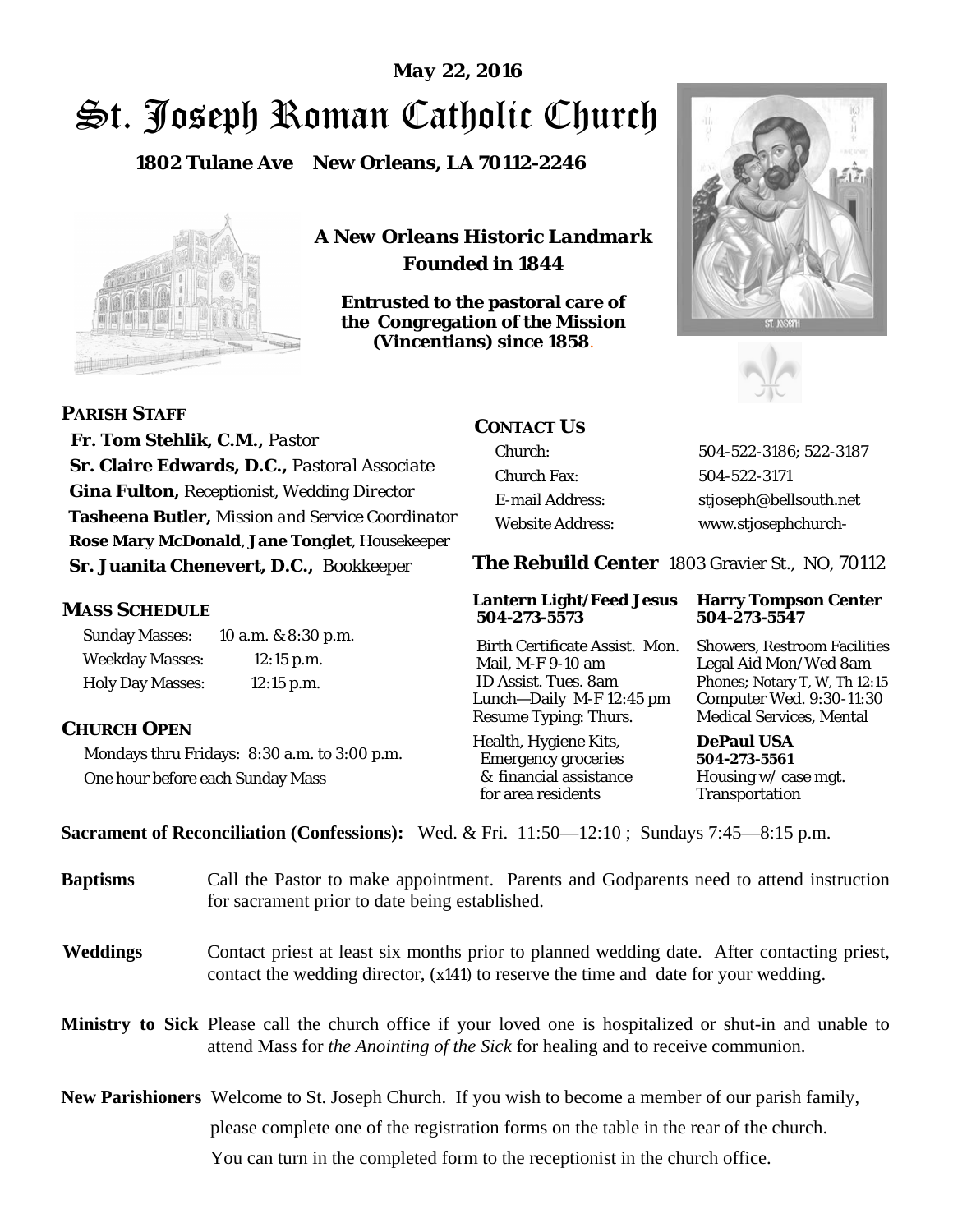# **The Most Holy Trinity** May 22, 2016



 **10:00 am Mass: St. Joseph Parishioners and Benefactors** 

 **8:30 pm Mass: Dc. Angelos Robin (+); Hank Schaller (+); Victor Schiro; Thanksgiving** 

| <b>READINGS FOR THE WEEK</b>                                       |
|--------------------------------------------------------------------|
| <i><u>Sunday, May 22</u></i> One in Faith #1031                    |
| Monday: 1 Pt 1:3-9; Ps 111:1-10c; Mk 10:17-27                      |
| Tues.: 1 Pt 1:10-16; Ps 98:1-4; Mk 10:28-31                        |
| Wed.: 1 Pt 1:18-25; Ps 147:12-20; Mk 10:32-45                      |
| Thurs.: 1 Pt 2:2-12; Ps 100:2-5; Mk 10:46-52                       |
| Friday: 1 Pt 4:7-13; Ps 96:10-13; Mk 11:11-26                      |
| Saturday: Jude 17-25; Ps 63:2-6; Mk 11:27-33                       |
| Gn 14:18-20; Ps 110:1-4;<br>Sunday:<br>1 Cor 11:23-26; Lk 9:11b-17 |
|                                                                    |

#### **YOUR PRAYERS ARE ASKED FOR THE FOLLOWING PARISHIONERS AND THEIR FAMILY MEMBERS, WHO ARE IN NEED OF HEALING:**

| Sarah Hollier-Watkins                                      | Karen McCoy          | Terry Eggleston         | Sr. Kathleen Driscoll, DC | Gabriel Faircloth     |
|------------------------------------------------------------|----------------------|-------------------------|---------------------------|-----------------------|
| <b>Bob Smothers</b>                                        | Landy Lanza          | Charlie & Joanne Slocum | Sara Marino               | Ben Eble III          |
| <b>Heather Faircloth</b>                                   | Juanita Ware         | Jody Nicely             | Marshall & Marion Vaughn  | Willie Arnaudville    |
| BabyArlyn Cronk-Gebbia Shelia Jones Lawrence & Mamie Brown |                      |                         | Mike Mullin               | Clarke Bordelon       |
| Mary Willis                                                | John Caron           | LaDonna Finch           | <b>Connel Batiste</b>     | Fr. Lou Franz, CM     |
| <b>Frances Fiegler</b>                                     | Linda Elwood         | Pat Reese               | Mel & Gaspar Schiro       | Donna Moore           |
| Regina Pichoff                                             | <b>Pippy Sanders</b> | Tina Roderfeld          | Allen Maldonado           | Baby Juliana          |
| Lynn Williams                                              | Isaac Thomas         | Bennett Joseph, Jr.     | Priscilla Martin          | <b>Anthony Blaise</b> |

#### **SANCTUARY CANDLE AND MASS INTENTIONS**

The Sanctuary Candle is burning this week to pray for all **Graduates.** If you would like to reserve a date to burn the Candle in memory of someone or for a special intention, please call the church office (522-3186). The Sanctuary Candle offering is \$15 for 14 days. The offering for Mass intentions is \$5.00 per Mass.

#### AMORIS LÆTITIA FROM THE HOLY FATHER, FRANCIS

"Migration is another sign of the times to be faced and understood in terms of its negative effects on family life".30 The recent Synod noted that "in various ways, migration affects whole populations in different parts of the world. The Church has exercised a major role in this area. Maintaining and expanding this witness to the Gospel is urgently needed today more than ever… Human mobility, which corresponds to the natural historical movement of peoples, can prove to be a genuine enrichment for both families that migrate and countries that welcome them. Furthermore, forced migration of families, resulting from situations of war, persecution, poverty and injustice, and marked by the vicissitudes of a journey that often puts lives at risk, traumatizes people and destabilizes families. In accompanying migrants, the Church needs a specific pastoral program addressed not only to families that migrate but also to those family members who remain behind. Pastoral activity must be implemented with due respect for their cultures from which they come and for the spiritual richness of their rites and traditions. Migration is particularly dramatic and devastating to families and individuals when it takes place illegally and is supported by international networks of human trafficking. This is equally true when it involves women or unaccompanied children who are forced to endure long periods of time in temporary facilities and refugee camps, where it is impossible to start a process of integration. "The persecution of Christians and ethnic and religious minorities in many parts of the world, especially in the Middle East, are a great trial not only for the Church but also the entire international community. Every effort should be encouraged in a practical way, to assist families and Christian communities to remain in their native lands". (Chapter 2, 46)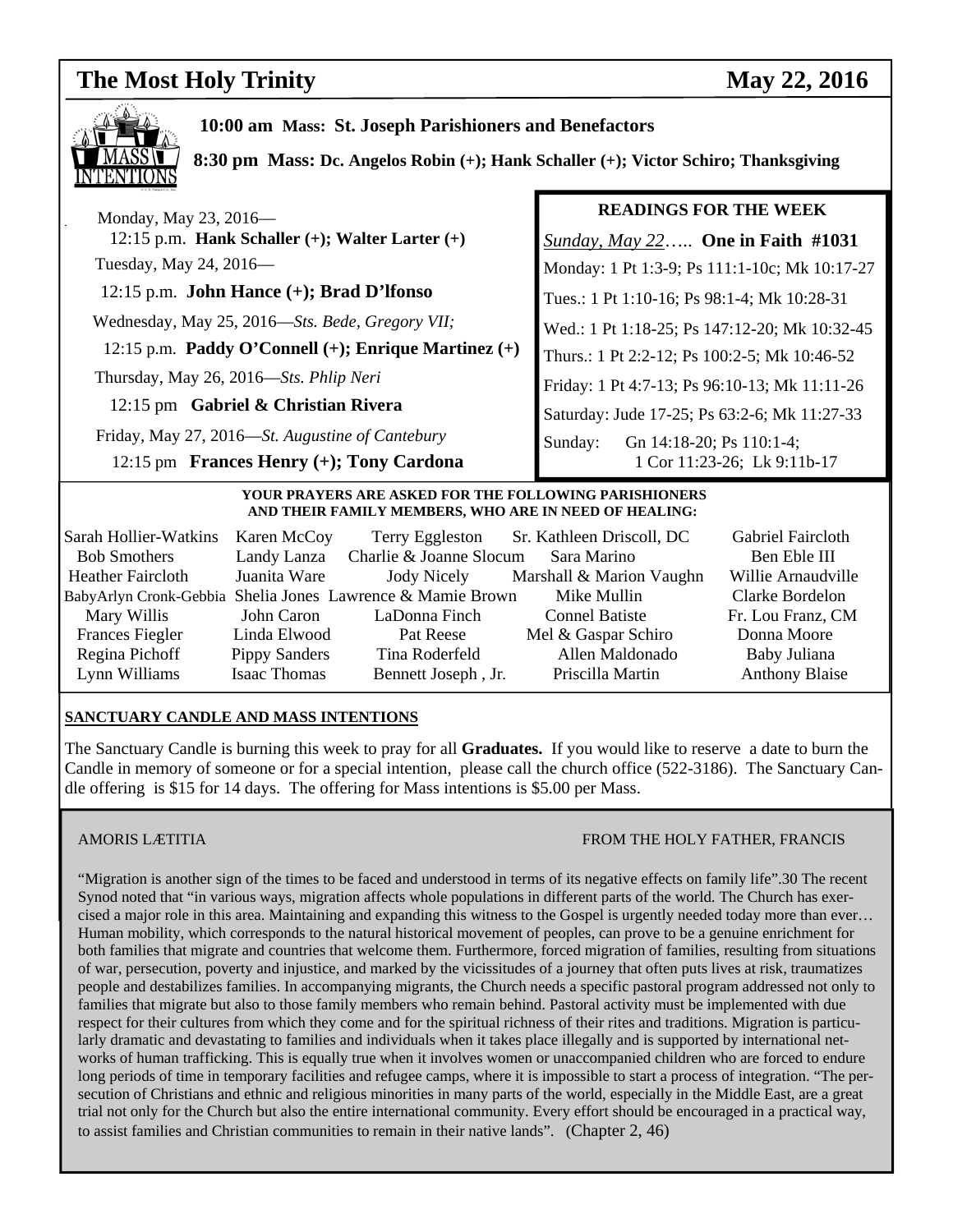Glory to the Father, the Son, and the Holy Spirit; to God who is, who was and who is to come. Rev 1:8

| <b>PARISH CALENDAR</b>                                                 | <b>TREASURE &amp; STEWARDSHIP</b>        |
|------------------------------------------------------------------------|------------------------------------------|
| May 29 Golden Anniversary 10:00am Fr. Louie Arceneaux, CM              | Sunday Collection May 15, 2016\$4,005.00 |
| May 15 <b>Jubiliarian Mass Sr. Kathleen (50) &amp; Mary Paule (80)</b> |                                          |
| June 5 Mass for God's Special Children (see box below).                | Thank you for your generosity            |
|                                                                        |                                          |

**Congratulations Graduates!** We would like to thank God and congratulate: **Temple Barkate** (LSU Med); **Lauren Batiz-Dinvaut** (Nicholls State); **Charles Cefalu** (LSU Med); **Taylor Gatwood** (Oak Grove); **Hannah Hayden** (Mt. Carmel); **Charlie Herzog** (North Carolina); **Katarina Nguyen** (Ben Franklin); **Thu Ha Nguyen** (LSU Med); **Savannah Seals** (Cabrini); **Caitlin Slade** (LSU Dental); **Maura Slade** (Mt. Carmel).

**50th Anniversary of Fr. Louie Arceneux:** Please sign up next Sunday if you plan to attend the reception for Fr. Louie Arceneaux on Sunday May 29 after the 10am Mass which will be held in the Rebuild Center to help us prepare. Thanks!



**Universal:** That in every country of the world, women may be honored and respected and that their essential contribution to society may be highly esteemed.

**Evangelization:** That families, communities, and groups may pray the Holy Rosary for evangelization and peace.

**Mass for God's Special Children.** Mass followed by a Luau celebration on June 5, 2016 at 2pm at St. Francis Xavier Church, 444 Metairie Rd. For more info. Call Joy Zainey (504) 834-5865.

### **TODAY'S READINGS**

**First Reading** — Before anything was created, the wisdom of God was brought forth (Proverbs 8:22-31).

**Psalm** — O Lord, our God, how wonderful your name in all the earth! (Psalm 8).

**Second Reading** — God's love has been poured out into our hearts through the Holy Spirit that has been given to us (Romans 5:1-5).

**Gospel** — Everything that the Father has is mine; the Spirit will take from what is mine and declare it to you (Jn 16:12-15).

### **JOURNEY OF FAITH**

 We are on a long and eventful journey. Today's readings for Trinity Sunday succinctly cover the depth and breadth of our human travels. The very beginnings of our journey are revealed in the reading from Proverbs. God's plan filled with divine wisdom was born before the earth was made.

 In today's Gospel, Jesus speaks of his own personal journey. He has come from the Father and will return to the Father. Only then will the Advocate—the Spirit of Truth—take us onward. This does not diminish the fact that the journey will be hard. The very setting of the Gospel is the night before Jesus died. As Saint Paul writes to the Romans, "[W]e even boast of our afflictions, knowing that affliction produces endurance, and endurance, proven character, and proven character, hope" (Romans 5:3-4).

 Ultimately, our human journey is modeled by the Holy Trinity—a family of love among Father, Son, and Spirit that we are all called to emulate.

#### **CHARTER FOR THE PROTECTION OF CHILDREN AND YOUNG PEOPLE**

In response to the Charter for the Protection of Children and Young People from the United States Conference of Catholic Bishops, the Archdiocese of New Orleans continues to make the Hot Line available for anyone who has been hurt or sexually abused by anyone who works for the Church. The Hot Line continues to be available; the number is (504) 522-5019. In continuing our commitment to support and to heal, we invite and encourage individuals who have been hurt or sexually abused recently or in the past by clergy, religious or other employees of the Archdiocese to call our Hot Line. The Hot Line is available 24 hours a day and your message will be received confidentially by a trained mental health professional. In addition, anyone can make a direct call during regular business hours to the Victims' Assistance Coordinator at (504) 861-6253